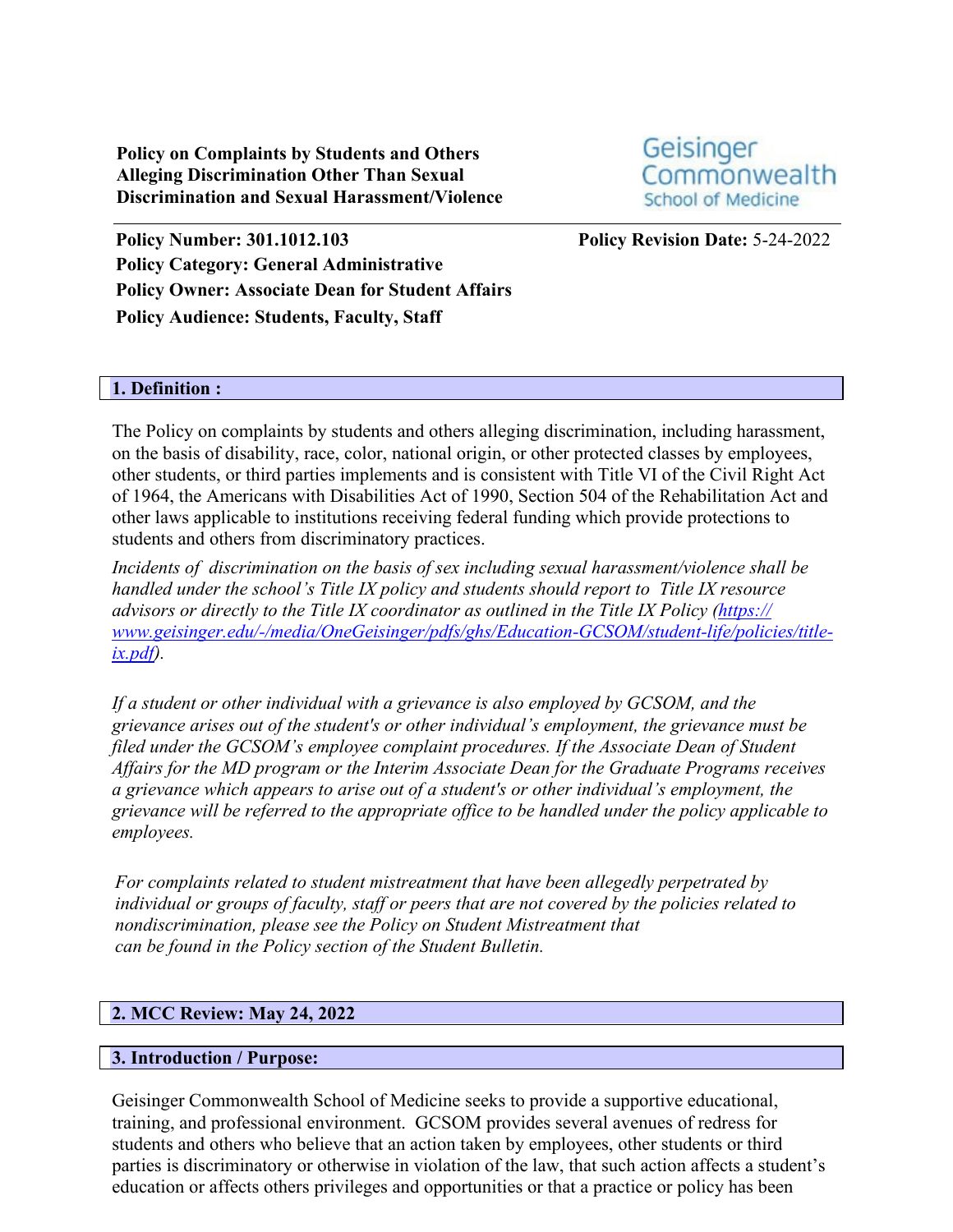identified as having a purpose or effect that is discriminatory.

The purpose of this policy is to provide a procedure to ensure compliance with Title VI of the Civil Right Act of 1964, the Americans with Disabilities Act, Section 504 of the Rehabilitation Act and other laws applicable to institutions receiving federal funding that provide protections to students and others from discriminatory practices. This policy is meant to be used to resolve serious matters which cannot be resolved through informal discussions or processes after reasonable efforts have been made to settle the dispute informally.

GCSOM assures that it will take steps to prevent recurrence of any harassment and to correct discriminatory effects on the complainant and other, if appropriate.

## **4. Governance and Enforcement:**

Vice Dean, Associate Dean for Student Affairs, Chief Diversity Officer

#### **5. Policy:**

## **GRIEVANCE PROCEDURE:**

The purpose of these procedures is to ensure that all grievances are promptly, thoroughly and fairly investigated by designated school officials of GCSOM. GCSOM will conduct a fair and impartial investigation of all allegations related to the grievance, with due regard for the rights of all parties.

Retaliation against any individual who has filed a grievance, or who has cooperated in the investigation of such a complaint, is unlawful and in violation of GCSOM policy.

## **Process to File a Grievance**:

When a student or other person (e.g., a student's family member) believes that they have been subjected to discrimination on the basis of disability, race, color, national origin or other protected class in a violation and/or inequitable application or misinterpretation of GCSOM's legal obligations under Title VI of the Civil Rights Act of 1964, the Americans with Disabilities Act of 1990, Section 504 of the Rehabilitation Act or other laws applicable to institutions receiving federal funding, a grievance may be filed by the individual or through a representative with the Associate Dean of Student Affairs for the MD program or the Interim Associate Dean for Graduate Programs. The business address, email, and telephone numbers are as follows:

- Dr. Tanja Adonizio, Associate Dean of Student Affairs for the MD Program, MBS Room 3069, [tadoniio@som.geisinger.edu,](mailto:tadoniio@som.geisinger.edu) 570-570-504-9612
- Dr. Jennifer Boardman, Associate Dean for Graduate Programs (Interim), MBS Room 2116, [jboardman@som.geisinger.edu,](mailto:jboardman@som.geisinger.edu) 570-570-504-9638

 An individual who believes that any specific class of individuals has been subjected to discrimination and who is a member of that class or the authorized representative of a member of that class may also file a complaint.

Written grievances are preferred. However, if a student or other individual is only able to provide an oral grievance, the grievance will be converted to writing by staff and then reviewed by the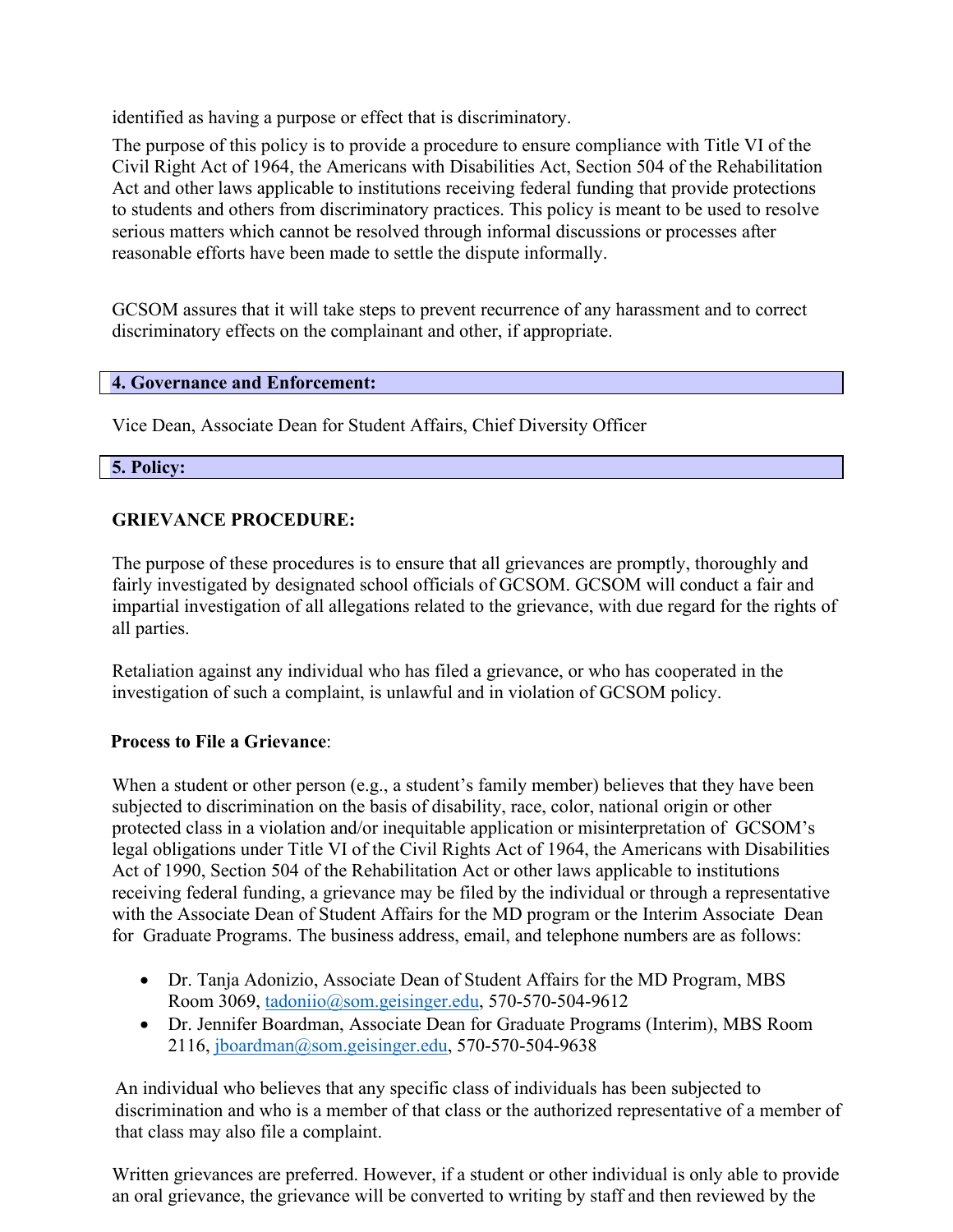student for accuracy. The statement should be as specific as possible regarding the actions(s) or inaction(s) that precipitated the grievance: date; place; persons involved; policy or procedure involved; efforts made to resolve the matter informally (if applicable); and the remedy sought.

## *Informal Grievance Procedure:*

A complaint must be filed within 10 business days of the alleged violation (or longer if extenuating circumstances exist) to the Associate Dean for Student Affairs for the MD program or the Interim Associate Dean for Graduate Programs. The Associate Dean of Student Affairs for the MD program or their designee or the Interim Associate Dean for Graduate Programs or their designee shall listen, analyze and explain applicable policy, investigate the facts and take other actions necessary in an attempt to promptly resolve the grievance.

If this process does not resolve the grievance within ten working days of the meeting, or if the Associate Dean of Student Affairs for the MD program or their designee or the Interim Associate Dean for the Graduate Programs or their designee fails to timely schedule a meeting, the student or other individual may initiate the formal grievance procedure. The Office of Student Affairs for the MD program or the Office of Academic Affairs for the Graduate Program will advise the student or other individual on the formal grievance procedure and will identify the person serving as nondiscrimination officer.

# *Formal Grievance Procedure:*

The formal procedure begins when the student or other individual presents a request for formal review in writing to GCSOM's non-discrimination officer. Anonymous complaints will not result in any action or referral to an ad hoc grievance committee. If a student or other individual is only able to provide an oral grievance, the grievance will be converted to writing by staff and then reviewed by the student or other individual for accuracy. The statement should be as specific as possible regarding the actions(s) or inaction(s) that precipitated the grievance: date; place; persons involved; policy or procedure involved; efforts made to resolve the matter informally (if applicable); and the remedy sought.

The request for formal review shall be submitted within ten working days after the student has received a proposed resolution from the Associate Dean of Student Affairs for the MD program or their designee or the Interim Associate Dean for Graduate Programs or their designee or when they have failed to schedule a meeting, as described above. The non-discrimination officer shall convene an ad hoc grievance committee, appoint a chairperson, and submit the complaint for formal review to the chairperson of the ad hoc grievance committee within ten working days of receipt of such request.

If a student or other individual with a grievance is also employed by GCSOM, and the grievance arises out of the student's or other's employment, the grievance will be filed under the GCSOM's employee complaint procedures. If the Associate Dean of Student Affairs for the MD program or the Interim Associate Dean for the Graduate Programs receives a grievance which appears to arise out of a student's or other's employment, the grievance will be referred to the appropriate office to be handled under the policy applicable to employees.

In conducting any investigation, the ad hoc grievance committee will forward a copy of the grievance statement to the persons whose actions (or inactions) are the subject of the grievance and may request a written response from appropriate individuals in the Institution.